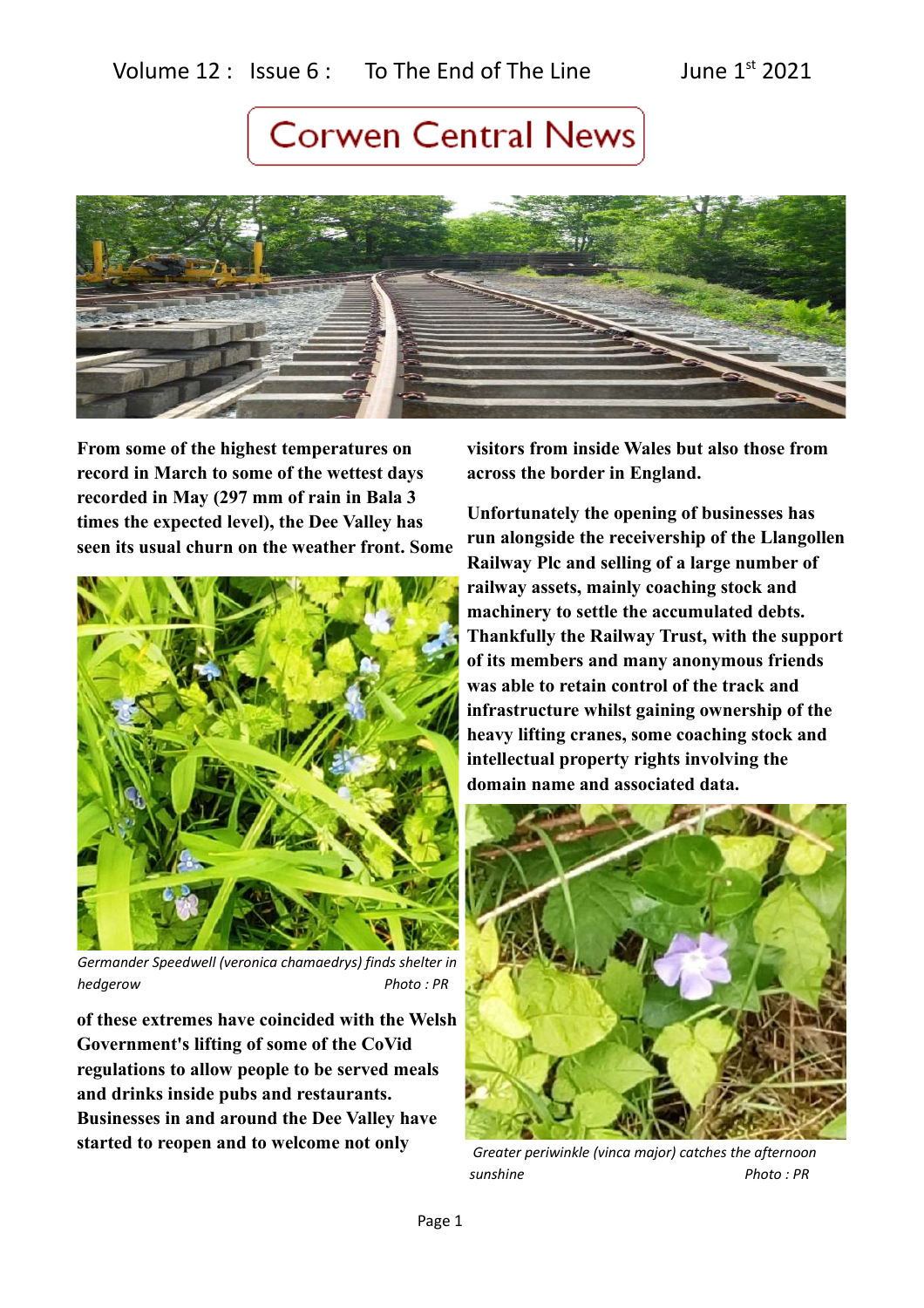**Although the rain was falling heavily and much** The photos show the building work underway with **gloom had descended across the railway enough** corners set, a first course laid and the positions of **of the assets were retained to offer a fully functioning railway later on in the year.**

**Amongst all this, the Corwen Project Team have managed to keep going, albeit at times in reduced circumstances, but have nevertheless completed most of the restoration of the signal box, started on the brick work of the platform waiting room as well as reorganising the gang and workshop accommodation to the Ruthin Spur.**

#### **Building on**

In last month's CCNL, it was reported that recovered blue bricks from the bridge piers carrying the Corwen - Denbigh railway over the River Dee were to be used for the bottom courses of the platform waiting room. However, after closer examination of the quality of the bricks, many of which were made on site, it was decided they were just unsuitable for their modern task, so modern blue and red bricks will be used.



*Standard red bricks awaiting their turn Photo : PR*

the door frames now included.



Peter Jump building up around a corner post Photo : PR

Later on a waterproof membrane will be spread over the floor and then lapped over and secured in a course of blue bricks. This will keep out the damp and will then be covered with a cement floor.



*Door frame in place on the south side of the building* Photo: PR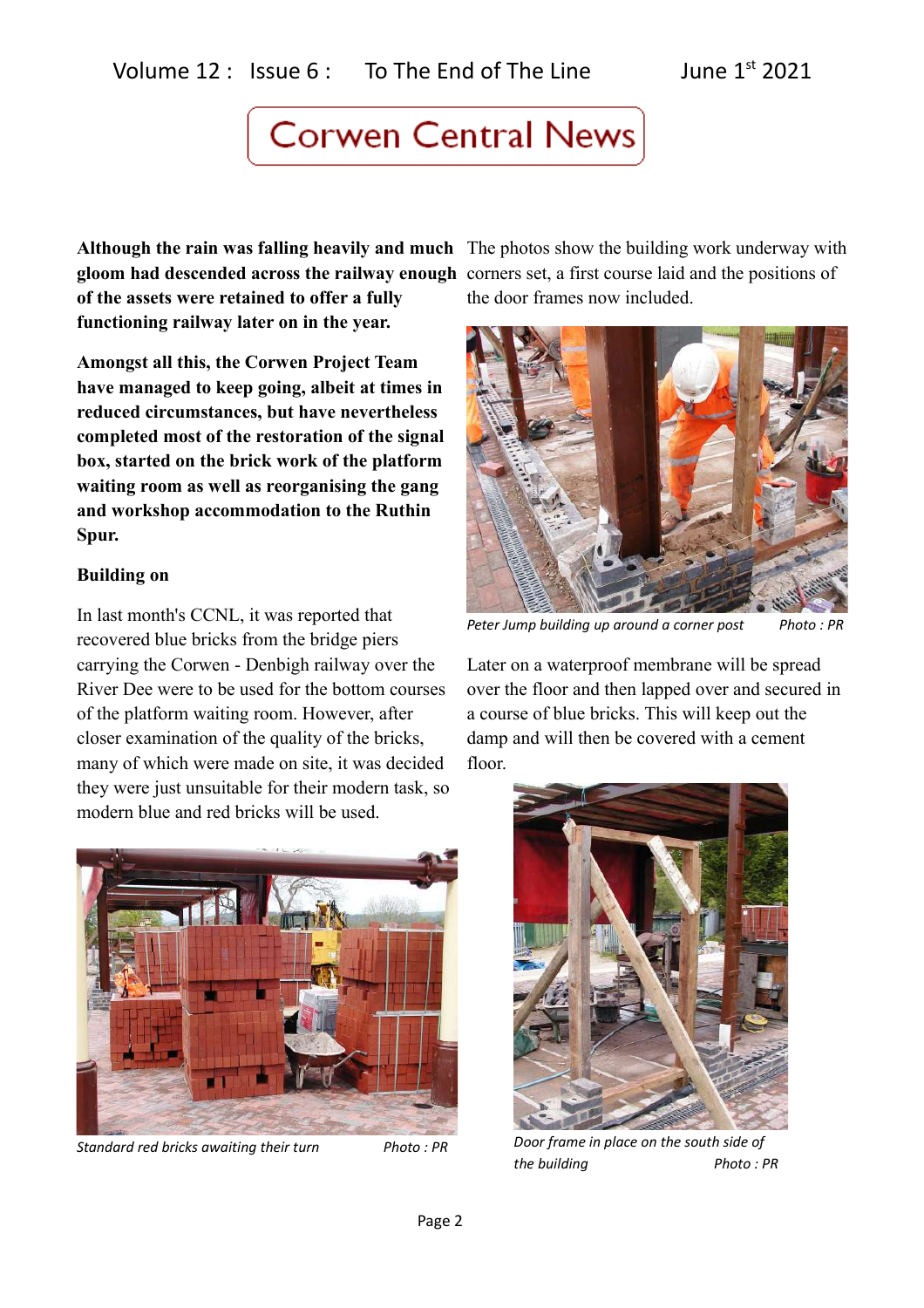#### **Moving house**



 *The JCB with Paul Whitton makes a start on the leveling and tidy-up on the Spur* Photo: PR

With major works now complete, attention has turned to moving the workshop and mess room from the east end adjacent to the former crossing into the sewage works to relocating them on the Ruthin Spur. To this end the Spur site has been levelled and cleared of unwanted material with unused equipment being moved and stacked further north along the embankment.

The mess room is going to be replaced by a "new" demountable building, whilst the fate of "*Chicken Dock*" remains to be decided. The Bomac path from the car park and the crossing will remain in place to give a safe walkway for signalmen and other railway staff.

#### **Mapping the future**

At the end of the month Corwen was visited by Ian Hayward a surveyor from the Ordnance Survey (OS) in order to put Corwen New Build Station officially on the map. At the moment the latest OS map has Corwen East as the LR's western terminus, so it was now time to update the work.

Ian began the work from the head shunt stop block at the western extremity of the railway to roughly the position of Corwen East stop block (now removed of course). This meant that the new data could be "stitched" on to previous data collected by OS. Ian stated that OS updates its digital maps every six weeks, so the new station complex at Corwen will appear in data sets after that.



*Ian Hayward, holding GPS receiver and key pad makes a start on the mapping of Corwen's new station Photo : PN*

Obviously, it will take longer for printed paper versions to contain these amendments. However, it will undoubtedly provide the railway with some valuable "publicity", in terms of permanently identifying the full extent of our operation for any would be tourists to the area. Those familiar words on many OS maps *"Course of dismantled railway"* will no longer apply to the 10 miles that is the Llangollen to Corwen Railway!

#### **Slow Visitors**

Preparations are continuing for the re-opening of the Corwen Station Ticket Office. Weeding and planting has taken place and the paddock outside the office is looking very smart. There are plans to offer some picnic accommodation here. An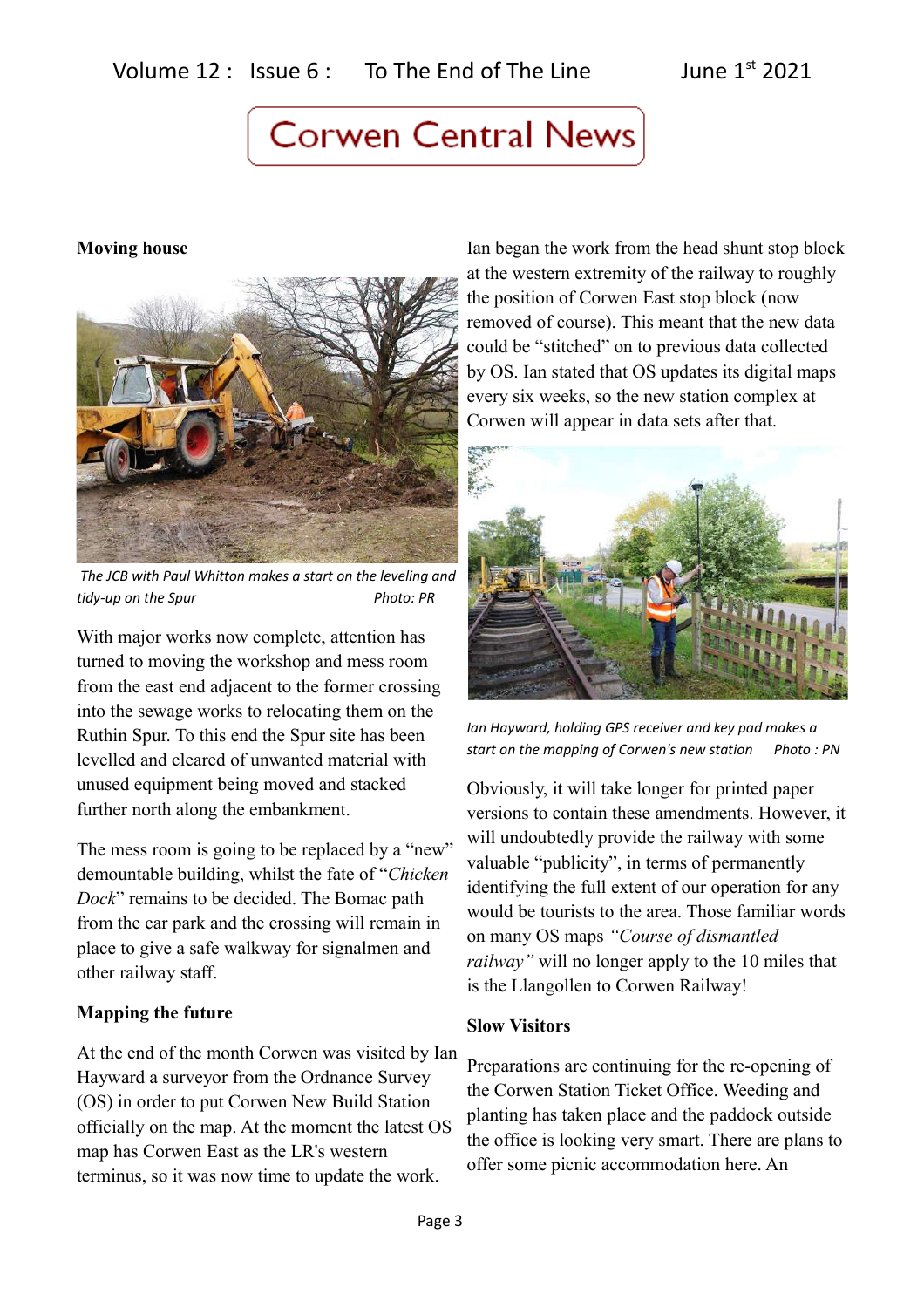emergency gate is to be added to the fence by the exit to the underpass.



*Just in case there is a dry spell - water butts ready for action at the Ticket Office Photo : PN* 

Whilst working on some site clearance the station volunteers, uncovered some slow worms camping out by the ticket office door. These are fascinating



*Jean Neve ready to return the slow worm (Anguis fragilis) to a safer site* Photo: PN

legless lizards, very rarely seen but often mistaken

for snakes. They are on the protected species list in Wales and were passed to Jean Neve to exercise great care in putting them in a safer location on the railway embankment where they were soon lost to sight.

**Funding and Lucky Numbers**

|               | $\mathbf{2}$                      | 3     | 4                 | 56       |       | $\overline{7}$ | 8    | 9   | 10 |  |
|---------------|-----------------------------------|-------|-------------------|----------|-------|----------------|------|-----|----|--|
| 11            | 12                                | 13 14 |                   | 15 16 17 |       |                | - 18 | 19  | 20 |  |
| 21            |                                   | 22 23 | - 24              |          |       | 25 26 27       | -28  | -29 | 30 |  |
| 31            | 32                                |       | 33 34             |          |       | 35 36 37       | 38   | 39  | 40 |  |
| 41            |                                   |       | 42 43 44 45 46 47 |          |       |                | 48   | 49  | 50 |  |
| 51            | 52                                | 53.   | - 54              | 55 56 57 |       |                | 58   | -59 | 60 |  |
| 61            | 62                                | 63    | 64                |          | 65 66 | 67             | 68   | 69  | 70 |  |
| 71            | 72                                | 73    | - 74              | - 75     |       | 76 77 78       |      | 79  | 80 |  |
| Lucky Numbers |                                   |       |                   |          |       |                |      |     |    |  |
|               | This month's winning number is 65 |       |                   |          |       |                |      |     |    |  |

This month's winner of Lucky Numbers is **George Jones**, a long time member of the Railway Trust, publicity officer and local transport guru with **Number 65.** Congratulations go to George on his win, which he has kindly donated to **5532,** Small Prairie Group for the next stage of the boiler rebuild – replacement of the stays.

With regards to the *Small Prairie 5532, s*hares are still available in the *Llangollen Railway Great Western Locomotive Group* can be purchased in blocks of £25. Membership to "5532 Club" is still open to subscribing £10 per month towards the Boiler Fund. Further details can be obtained by contacting Paul Bailey at the address below."

All donations to Trust managed schemes (including CCRD – The Station Project) and appeals, **must be sent directly to the Trust's Office at The Station, Abbey Road, Llangollen**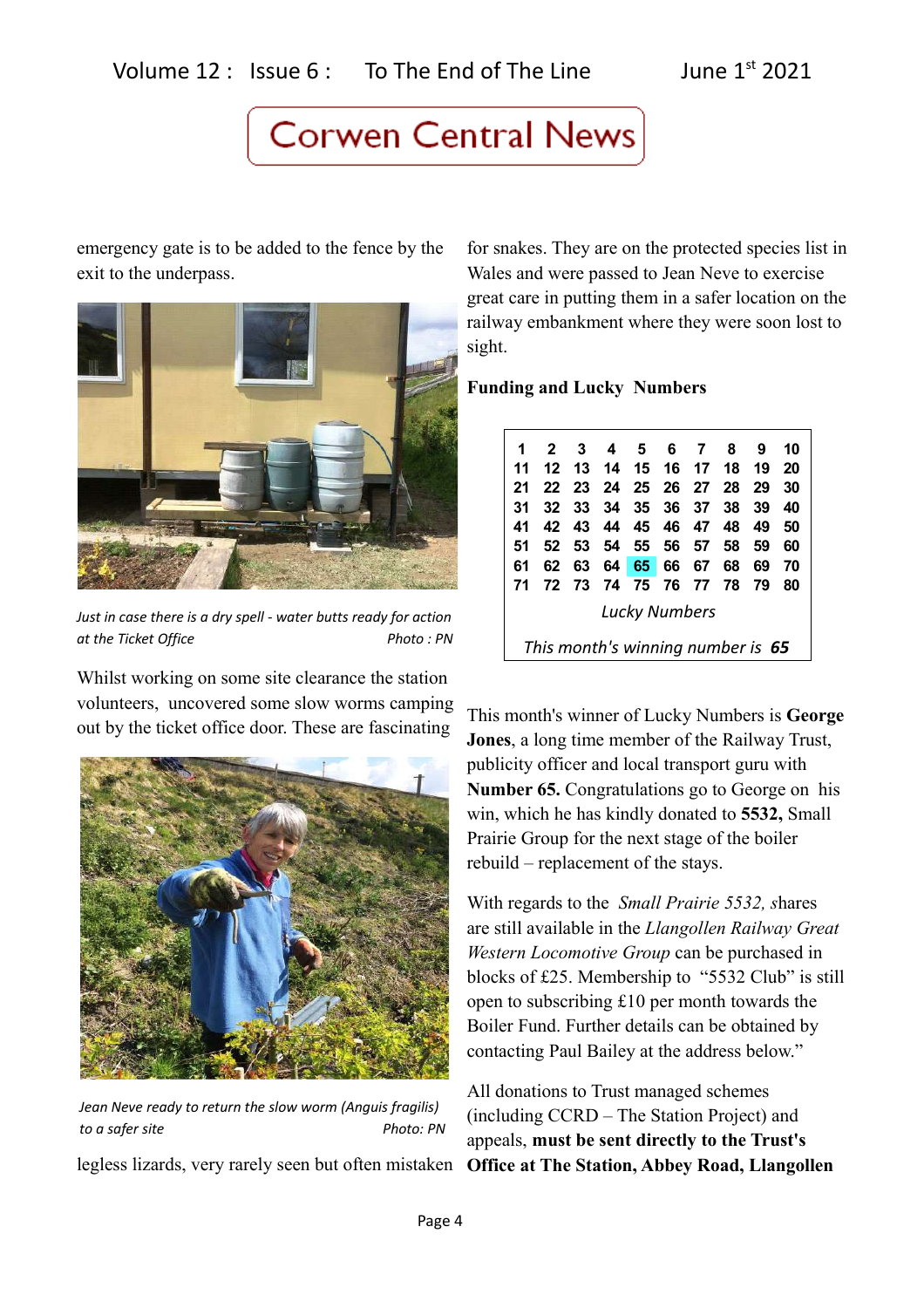**LL20 8NS.** You can mark your envelope for the attention of Paul Bailey who is still willing to take the Secretary of State for Business, Energy and

phone calls and e-mails regarding appeals. Independent groups, that Paul supports can still receive cheques and enquiries at Paul's usual address.

*For donations to* **the Corwen Project especially the Canopy Appeal -** *Please make cheques payable to CCRD (Corwen Central Railway Development ) and forward to the Llangollen Railway Trust, The Station, Abbey Road, Llangollen, LL20 8NS*

*For donations to LRGWLG Boiler Appeal - Please make cheques payable to LRGWLG* 

*For details and payment method for the "5532 Club" please contact Paul below*

*Mr Paul Bailey, Dolwen, Bryneglwys, Corwen, Denbighshire LL21 9LY* 

*You can Telephone Paul on 01490 450271 if you wish to pay other than by Cheque.*

#### **End Piece**

The visit from the OS surveyor to Corwen (See above) offered a suitable opportunity to take a look at this much revered government agency. The agency's name indicates its original military purpose which was to map Scotland in the wake of the Jacobite rising of 1745. There was also a more general and nationwide need in light of the potential threat of invasion during the Napoleonic Wars.

Since 1 April 2015 Ordnance Survey has operated as Ordnance Survey Ltd, a government-owned company, 100% in public ownership. The

Ordnance Survey Board remains accountable to



*The Battle of Culloden, oil on canvas, 1746 by David Morier (1705?-1770) Royal Collection Trust* 

Industrial Strategy. It was also a member of the Public Data Group.

Paper maps for walkers represent only 5% of OS' annual revenue. They produce digital map data, online route planning and sharing services and mobile apps, plus many other location-based products for business, government and consumers.

 Ordnance Survey mapping is usually classified as either "large-scale" (in other words, more detailed) or "small-scale". The Survey's large-scale mapping comprises 1:2,500 maps for urban areas and 1:10,000 more generally. (The latter superseded the 1:10,560 "six inches to the mile" scale in the 1950s.)

These large scale maps are typically used in professional land-use contexts and were available as sheets until the 1980s, when they were digitised. Small-scale mapping for leisure use includes the 1:25,000 "Explorer" series, the 1:50,000 "Landranger" series and the 1:250,000 road maps. These are still available in traditional sheet form.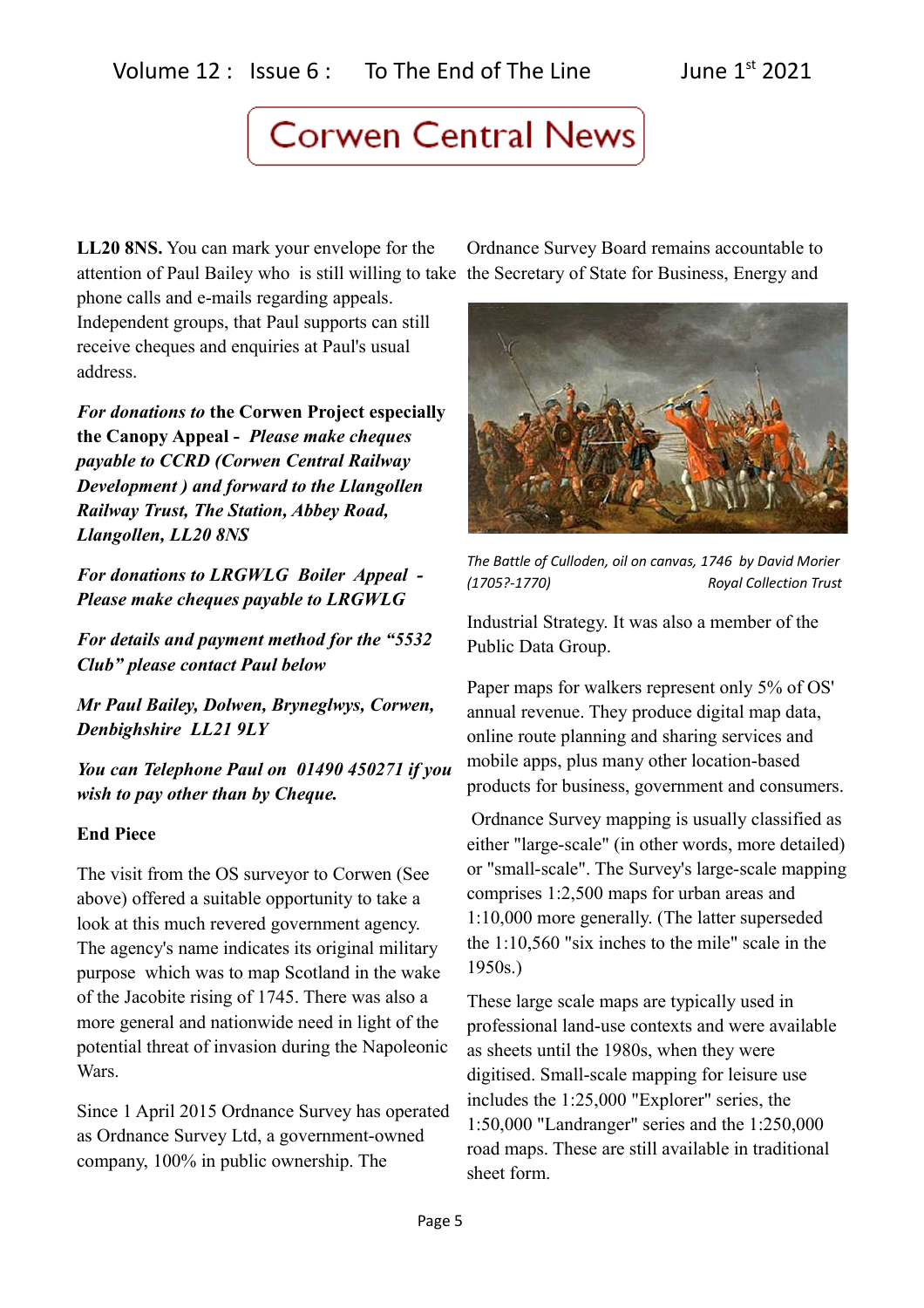The origins of the Ordnance Survey lie in the aftermath of the Jacobite rising of 1745 which was finally defeated by forces loyal to the government at the Battle of Culloden in 1746. Prince William, Duke of Cumberland realised that the British Army did not have a good map of the Scottish Highlands to locate Jacobite dissenters such as Simon Fraser, 11th Lord Lovat so that they could be put on trial. In 1747, Lieutenant-Colonel David Watson proposed the compilation of a map of the Highlands to help to subjugate the clans. In response, King George II charged Watson with making a military survey of the Highlands under the command of the Duke of Cumberland. Among Watson's assistants were William Roy, Paul Sandby and John Manson. The survey was produced at a scale of 1 inch to 1000 yards (1:36,000) and included "the Duke of



*The triangulation mesh over Britain, 1860. Peter Mercator*

 Cumberland's Map" (primarily by Watson and Roy), now held in the British Library.

Roy later had a career in the Royal Engineers (RE), rising to the rank of General, and he was largely responsible for the British share of the work in determining the relative positions of the French and British royal observatories. This work was the starting point of the Principal

Triangulation of Great Britain (1783–1853), and led to the creation of the Ordnance Survey itself. Roy's technical skills and leadership set the high standard for which Ordnance Survey became known. Work was begun in earnest in 1790 under Roy's supervision, when the Board of Ordnance (a predecessor of part of the modern Ministry of Defence) began a national military survey starting with the south coast of England. Roy's birthplace near Carluke in South Lanarkshire is today marked by a memorial in the form of a large OS trig point.

By 1791 the Board received the newer Ramsden theodolite (an improved successor to the one that Roy had used in 1784), and work began on mapping southern Great Britain using a five-mile baseline on Hounslow Heath that Roy himself had previously measured; it crosses the present Heathrow Airport. In 1991 Royal Mail marked the bicentenary by issuing a set of postage stamps featuring maps of the Kentish village of Hamstreet.

Surveying was hard work. For instance, Major Thomas Colby, the longest-serving Director General of Ordnance Survey, walked 586 miles (943km) in 22 days on a reconnaissance in 1819. In 1824, Colby and most of his staff moved to Ireland to work on a six-inches-to-the-mile (1:10,560) valuation survey. The survey of Ireland, county by county, was completed in 1846. The suspicions and tensions it caused in rural Ireland are the subject of Brian Friel's play *Translations.*